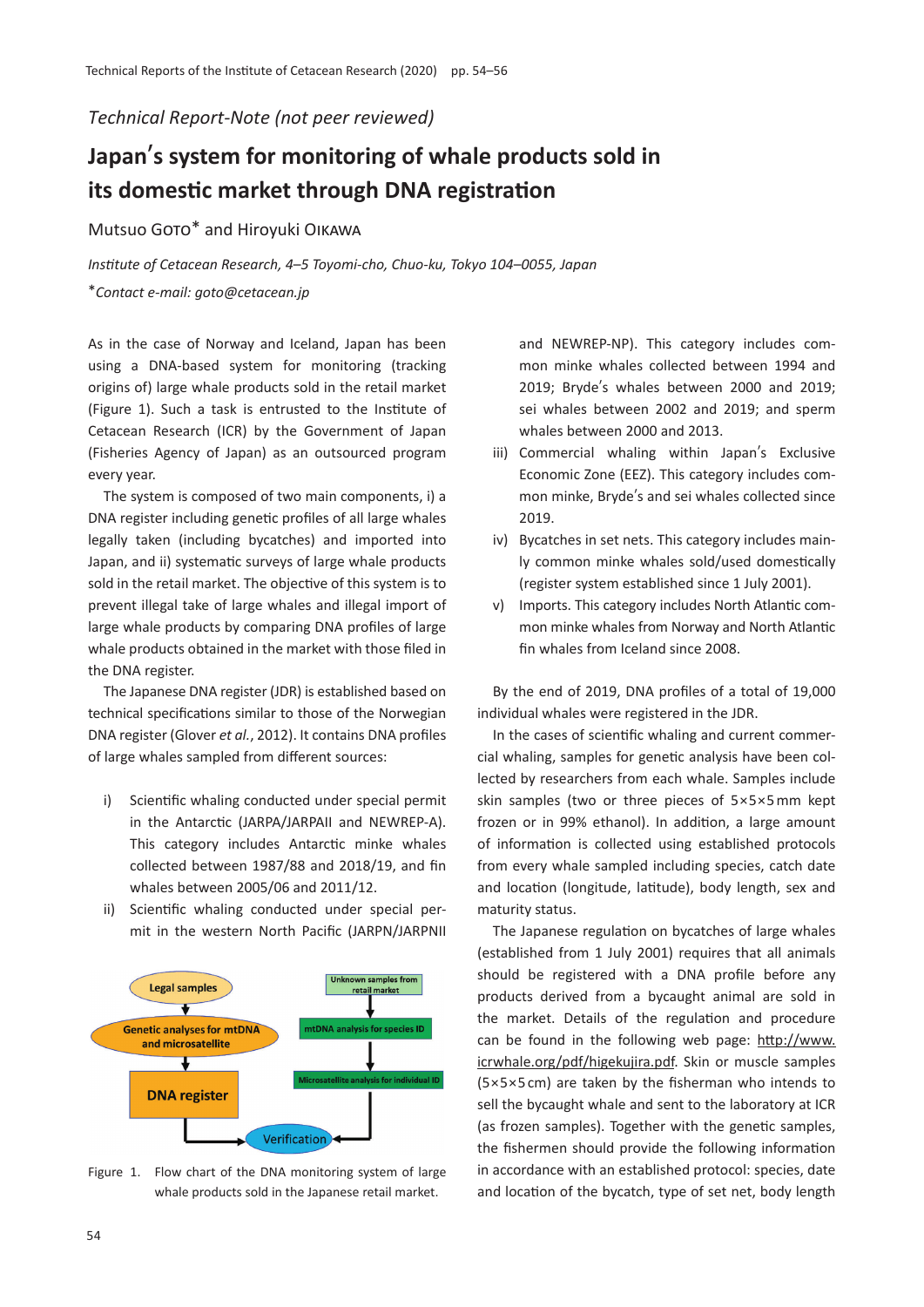| Table 1 |  |  |  |  |  |                                                            |  |  |  |
|---------|--|--|--|--|--|------------------------------------------------------------|--|--|--|
|         |  |  |  |  |  | The number of whale products by sampling sites in the 2017 |  |  |  |
| survey. |  |  |  |  |  |                                                            |  |  |  |

| City/Town     | Meat           | Blubber        | Ventral<br>grooves | Total |
|---------------|----------------|----------------|--------------------|-------|
| Sapporo       | 23             | $\overline{2}$ | 7                  | 32    |
| Sendai        | 27             | $\mathfrak{p}$ | 6                  | 35    |
| Niigata       | 3              | 10             | 3                  | 16    |
| Kanazawa      | 3              | 3              | 1                  | 7     |
| Noto          | 5              | 5              | 1                  | 11    |
| Anamizu       | 1              | 1              | 0                  | 2     |
| Toyama        | 4              | $\Omega$       | 0                  | 4     |
| Himi          | 3              | 5              | 1                  | 9     |
| Nagoya        | 13             | 1              | 5                  | 19    |
| Kochi         | 14             | 11             | 9                  | 34    |
| Kobe          | 10             | 8              | 3                  | 21    |
| Osaka         | 12             | 5              | 7                  | 24    |
| Taiji         | 5              | 6              | $\overline{2}$     | 13    |
| Nachikatsuura | $\overline{2}$ | 5              | $\overline{2}$     | 9     |
| Hiroshima     | 11             | $\Omega$       | 4                  | 15    |
| Shimonoseki   | 18             | 6              | 10                 | 34    |
| Fukuoka       | 16             | 5              | 14                 | 35    |
| Nagasaki      | 14             | 6              | 10                 | 30    |
| Total         | 184            | 81             | 85                 | 350   |

and sex of the bycaught whale to be used (sold).

The following genetic markers are used in the JDR:

- i) An approximately 500 bp fragment of the 5ʹ-end of the mitochondrial DNA (mtDNA) control region, which is used for the purpose of identification of the origin of the whale products (species identification), through phylogenetic analyses constructed by ʻtest' and ʻtype' sequences;
- ii) Microsatellite DNA (genotyping with 13–17 loci in each species), which is used for the purpose of individual identification; and
- iii) Y chromosome DNA, which is used for the purpose of sex determination.

For further details, see Pastene and Goto (2006).

Regarding sampling in the market, one or two technicians, who are familiar with whale products and market operations, carry out the sampling of whale products at retail shops each year. On an annual basis, around 350 samples are collected between September and December throughout Japan, including around 18 cities or towns. Table 1 shows the cities/towns surveyed and the whale products sampled in 2017. Figure 2 shows the geographical distribution of the sampling site in the



Figure 2. Sampling sites in the 2017 DNA market survey.





2017 survey. The sampling attempts to cover the whole Japanese archipelago, but the method of sampling is not a random procedure. The following information is collected for each whale product sampled: kind of whale